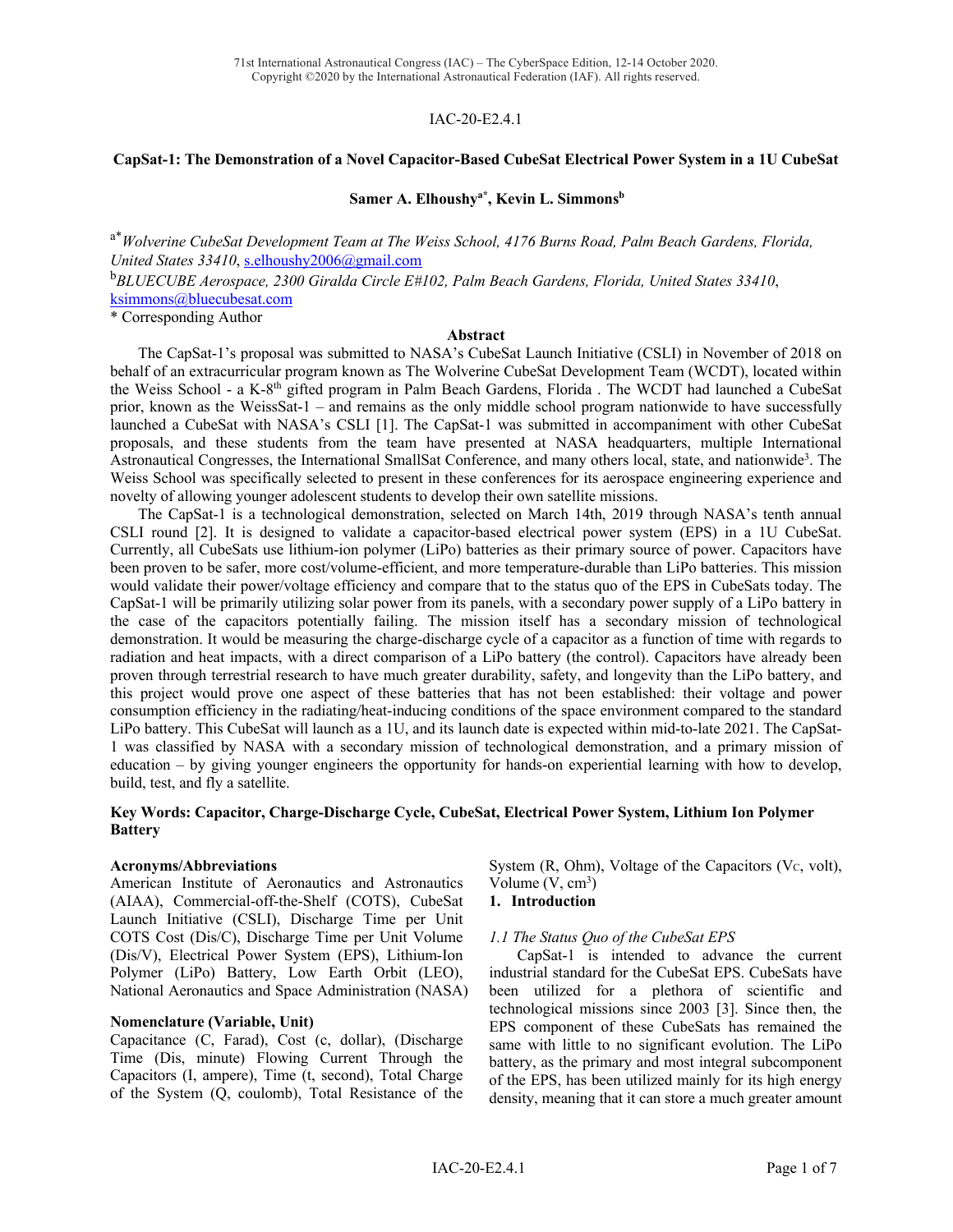of sheer charge than most other options for a much longer period of time in orbit. The significant downsides of this means of power supply (which, arguably, outweigh its benefits) are that this high energy density (coupled with the harsh heat and radiation conditions of the space environment) can result in the outer insulating layer of this LiPo battery corroding in the heat. When a LiPo battery's external body corrodes, this potentially causes the battery to both short-circuit and damage the exterior chassis of the CubeSat itself. Aside from safety, the nominal temperature range of a space-grade LiPo battery only spans within -50°C-55°C, whereas the average temperature ranges of LEO span within -170°C and 123°C. To conclude, there are two significant reasons as to why LiPo batteries have been utilized over any other alternative: energy density, and cost. Capacitors, which are the primary experimental group of the CapSat-1, test to disprove the notion of the status quo truly being insurmountable by any other product [4].

# *1.2 WCDT History*

The Wolverine CubeSat Development Team (WCDT) was established in 2015 by The Weiss School science teacher Mr. Kevin Simmons and is composed of sixth through eighth grade students. Mr. Simmons is the founder of BLUECUBE Aerospace, which aims to build, launch, utilize, and educate using CubeSat technology with student teams [5]. In December 2018 WCDT has successfully launched WeissSat-1, a 1U CubeSat selected in the 24th round of NASA's Educational Launch of Nanosatellites (ELaNa), and in the 8th annual round of CSLI-affiliated missions. WCDT has also launched 3 high altitude balloons (HAB) as a means of training for building the WeissSat-1 [6]. Students of the WCDT also compose legislation and are attendees of many legislative blitzes, led by their educator Ms. Shawna Christenson, the founder of the Aerospace Public Policy Institute (APPI) and a Space Foundation Teacher Liaison. As part of their work in APPI, students participate in legislative blitzes and work on resolutions at the State and Federal level to help expand STEM education and increase public awareness of the educational benefits of the CubeSat Launch Initiative. The state resolution introduced by the WCDT and promoted by Florida representative Brian Mast is known as the House Congress Resolution 85 (formerly, as the House Congress Resolution 109), which was developed to promote and prioritize NASA's CSLI program in hopes of providing educational STEM development for educational programs to design CubeSat missions [6]. The WCDT program has also presented within a plethora of local, statewide, national, and international conferences to promote the implementation of its younger students in the STEM pipeline at a young age [7]. At the local level, the

WCDT middle school program oversees a high school chapter of the Palm Beach County AIAA chapter and has participated in numerous AIAA-hosted banquets. The WCDT has also attended the Michigan Space Forum, a nationally held conference promoting aerospace and space exploration, and has both attended and presented in the International Astronautical Congress for the past two years, as well as the International Smallsat Conference.

# *1.3 CapSat-1 Background and Project Basis*

For the basis of the CapSat-1 mission to have been successfully planned and detailed, its student Co-Investigator developed a science fair project in the 2019/20 school year that directly compared the voltage and power efficiency per both unit volume and COTS cost of two different capacitor models and the standard LiPo battery as the control of the experiment) [8]. This experiment was conducted in the confines of a simulated space environment (a thermal incubator) that reached temperature ranges of 10°C to 60°C. The conclusive results of this experiment gave a detailed and accurate set of potential expected results of the CapSat-1 mission itself [9]. This experiment additionally uncovered the specific capacitor model that the CapSat-1 would eventually use in orbit, which will be Maxwell's 2.5F capacitor version [10]. Both this project and the CapSat-1 mission itself are designed to validate its technological validation mission statement: "The Demonstration of a Novel Capacitor-Based CubeSat Electrical Power System in a 1U CubeSat." The eventual goal of the mission is to prove that a parallel set of capacitor batteries can not only compete with but supersede the benefits of a standard LiPo battery in a CubeSat in the space environment[11]. This could both economically evolve the CubeSat market and promote a greater number of CubeSats to be launched and produced in shorter stints of time, which could then revamp and advance the impact of the CubeSat industry.



*Fig. 1. Capacitor Thermal Testing for a 2019/20 Science Fair Experimental Project, Photo Courtesy Samer Elhoushy*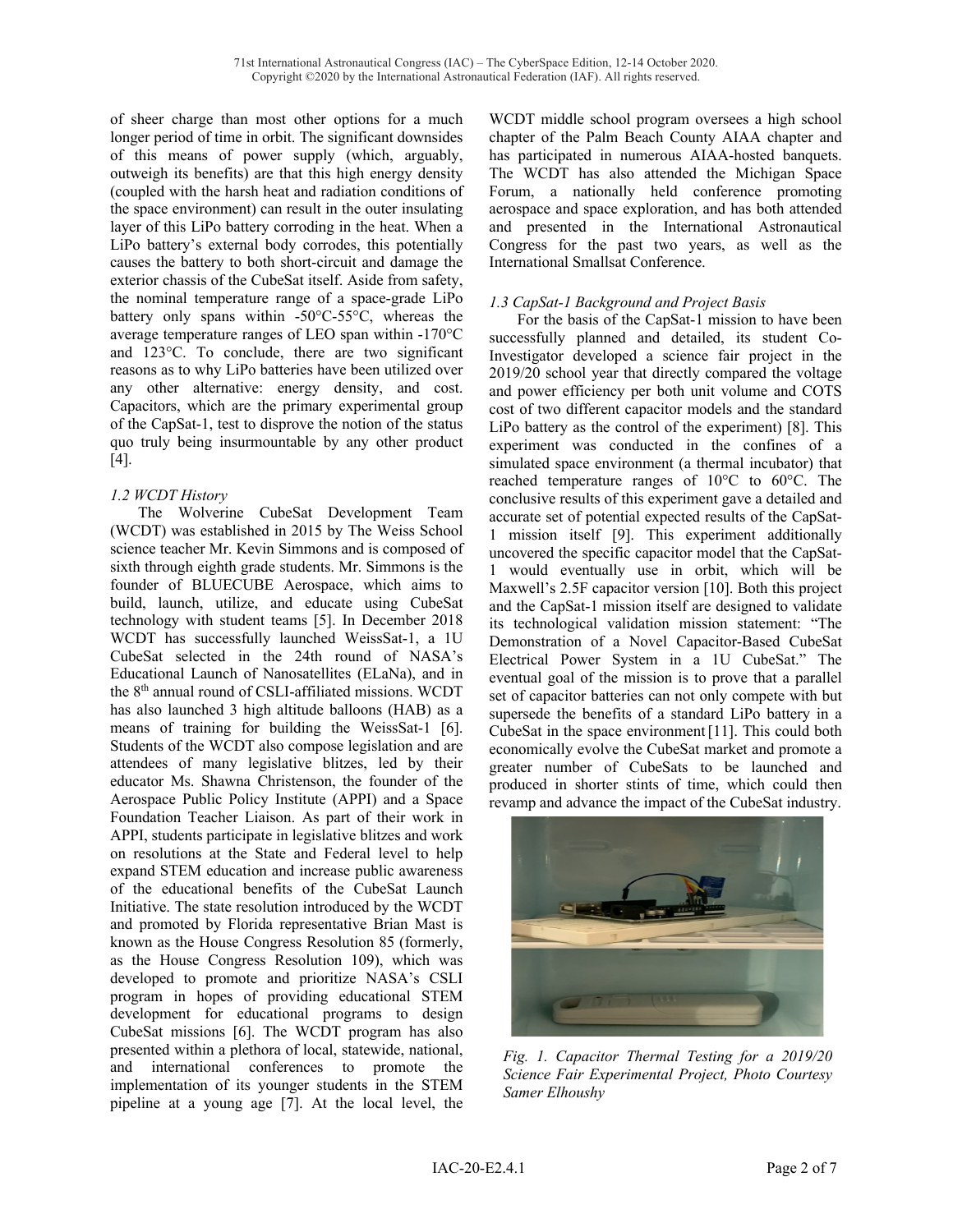## *1.4 CapSat-1 Team Background*

At the inception of its mission concept, the CapSat-1's mission statement was originally formed by a group of three students in the  $7<sup>th</sup>$  grade, who were each members of The Weiss School's WCDT program. The  $7<sup>th</sup>$  Co-Investigator of this mission submitted this proposal to NASA's 10<sup>th</sup> annual round of CSLI program submissions and is the primary corresponding author of this manuscript. A total of 25 CubeSat mission proposals were submitted to this round, and, out of these, 16 were selected nationally, including the CapSat-1 mission, which was selected with the company of the Massachusetts Institute of Technology (MIT), The NASA Ames Research Centre, Purdue University, and Yale University. Prior to the mission's selection, the CapSat-1 original proposal team members participated in a preliminary design review (PDR), which was reviewed by NYRAD CEO Rhonda Lyons, retired Pratt and Whitney engineer Randy Parsley, and Nearspace Launch (NSL) Inc. President Hank Voss. After its selection, the CapSat-1 mission also underwent a Critical Design Review (CDR). Each of these reviews were sourced by NASA's 2007 Systems Engineering Handbook, which is an informative paper that lists all necessary requirements for a CSLI-affiliated CubeSat in its lifetime [12].

## **2. Material and Methods**

## *2.1* Materials

The entirety of the CapSat-1 mission will be executed in a 1U CubeSat form factor, meaning that the totality of "materials" used for said mission will fit in the volume frame of 1 liter (10cm by 10cm by 10cm). The capacitor payload itself will consume nearly half of this payload space, with two separate arrays of (approximately) 10 capacitors in a parallel circuit - these capacitors each have a capacitance of 2.5 Farads, and are distributed by Maxwell, with a total of 20 capacitors used in the system). As each set of 10 capacitors will each be in parallel, the overall capacitor schematic of the CapSat-1 will consist of one large series circuit consisting of two individual parallel circuits. This will allow the mission's capacitors to be individually independent of each other, minimizing risk if one of these 20 capacitors were to fail midst experimentation. The communications system of the CapSat-1 mission will be sourced and purchased from the NSL Inc. aerospace organization, and it will be in the form of an omnidirectional patch antenna placed on one face of the exterior of the CubeSat itself. The EPS of the mission itself will also be integrated into the NLS LiPo-based system, as the LiPo batteries will act as a power supply to the capacitors to reduce the risk of failure. The NSL Fastbus will be incorporated into the CapSat-1, meaning that the chassis of the satellite will also be sourced from

NSL, and will be composed solely of anodized aluminium [13].

#### *2.2* Procedures

A power up sequence will commence through the lithium ion polymer battery and the CapSat-1's capacitors 30 minutes after deployment. Once the CapSat-1 mission is shipped and stored within the International Space Station, it will be deployed via a NanoRacks 6U deployer in a solar-synchronous orbit. A backup array of lithium ion polymer batteries will be charged within the CapSat-1's frame and will power the capacitors themselves to ensure that a lack of proper exposure of the mission's solar panels from the surface of the sun would not impact its ability to charge.

The CapSat-1 will then transmit voltage data at a rate of approximately 90 bytes per packet, with one data point being sent every 10 minutes. After the CapSat-1 mission makes one full orbit around the Earth, which will take an estimated 85-100 minutes, the telemetry of the CapSat-1 will be sent in the form of the total charge inputted into the capacitors themselves, their output voltage over a certain period of time, their total current and leakage current, and the total amount of time it takes for each capacitor to fully charge and discharge. On the brighter side of the Earth, these pieces of data will be transmitted once every 10 minutes, with each data packet (presumably) containing 90 bytes of data. This data will be sent in hopes of validating a capacitor's ability to store, receive, and supply charge to a 1U CubeSat in the harsh conditions of space for as long of a timeframe as possible.

After half an orbit to the dark side of the Earth, a mode will be initiated that transmits data much less frequently, at a rate of once per every 20-25 minutes. The CapSat-1, as it is an experimental technological validation mission, will try to minimize as many variables as possible to both reduce its risk of failure and optimize its accuracy and practicality in the space environment. Therefore, to execute this, the CapSat-1's data transmission rate will be lowered to one packet per 20-25 minutes when it faces the darker side of the Earth to ensure that it still receives enough of a power supply for the mission to maintain itself. The experimental variables that will be collected over this period of time will still be identical to the ones collected on the brighter side of the Earth to maintain the mission's data accuracy, but this data will just be transmitted at a much lower rate (meaning the size of the packets themselves will be identical regardless).

This cycle is then repeated over a 6-month period of testing. Over the  $\sim 90$  minute orbital time of the CapSat-1 mission, the same exact variables of "total charge inputted into the capacitors themselves, their output voltage over a certain period of time, their total current and leakage current, and the total amount of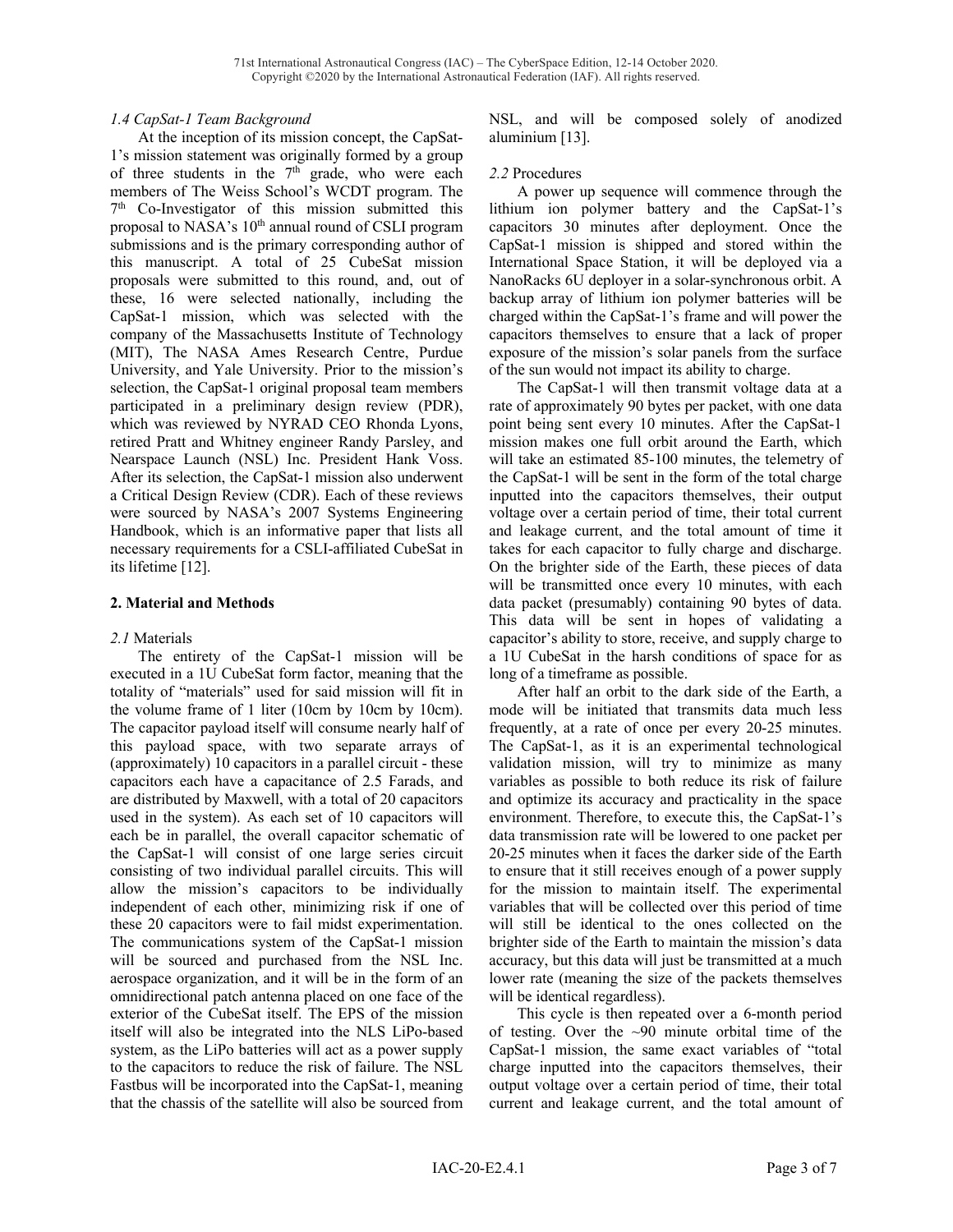time it takes for each capacitor to fully charge and discharge" will still be collected at the exact same rate over its mission lifetime, both on the brighter and darker sides of the Earth. The capacitors themselves will be able to withstand in the space environment for years on end in these conditions, but the CubeSat itself is only estimated to live in its orbit for six months to one year.

If the primary capacitors do not charge, there will be an additional second set of capacitors arrayed in a parallel circuit that will immediately be charged if at least one of the capacitors in the primary set is not able to transfer charge. As both of the capacitor sets will all be in a parallel circuit, they will all be independent of each other, meaning that if one of the capacitors in the primary set were to malfunction, only one other capacitor in the secondary backup set would be needed to power on and transfer charge. This, again, minimizes the failure of the CapSat-1 mission while still conserving accuracy and practicality. There will be a total of twenty capacitors in this array, meaning that the primary (experimental) set will consist of ten capacitors, while the other will also consist of that same amount.

## **3. Theory and Calculation**

The theory implemented for the CapSat-1 mission is based on energy density, and the nominal charge/discharge patterns of a capacitor. The energy density of a material is calculated with respect to its electric field strength, its mass, and its permeability in free space. The permeability in free space for a capacitor is a measure of the resistance encountered through its electric field in a vacuum. This resistance value, accompanied by the electric field strength of the capacitor, will provide its energy density per the unit mass of said capacitor. A LiPo battery also utilizes a similar theory. This theory, though, concludes that a standard LiPo battery has a much greater energy density than a capacitor [14]. But, as the equation for energy density does not account for volume, it can then be concluded that capacitors are potentially both safer and more volume efficient than LiPo batteries (which this mission plans to conclude). The second of the CapSat-1's primary theories will be the standard discharge curve of a capacitor over time. The below equation will be used to calculate the rate at which a capacitor's voltage charges, surges, and discharges at certain time stamps, and with respect to temperature and radiation exposure in the space environment. Calculating the calculating energy density used prior to its launch and collecting live data of its charge/discharge curves in the space environment will determine its overall volume efficiency in comparison to a LiPo battery [15].

# *3.1 CapSat-1 Equations Used*

The CapSat-1 mission has consisted of two primary stages: the preliminary stage of its science fair project counterpart, and the eventual mission itself. The science fair project utilized a ratio of total discharge time and the unit volume/cost of each battery component to determine which battery is most efficient [16], and the CapSat-1 CubeSat itself will be utilizing the below equation to determine the overall voltage efficiency of the capacitors tested over time.



*Fig. 2. Capacitor's Charge and Discharge Formula and Curves, Images Courtesy of Hypherphysics* 

Though the science fair project measured for a different group of results, the results of said project were interpreted to determine the battery type that will be used on the CapSat-1 mission. However, as the CapSat-1 will last for months on end in LEO, an extra variable pertaining to radiation exposure for extended periods of time must also be considered. When analysing and finalizing what specific data points will be sent with the CapSat-1, its Co-Investigator communicates with NSL to ensure how many particular packets of data can be sent from each of the communication system's individual "pins", and how frequently those data points will be sent. As the CubeSat itself contains an EPS-based payload (specifically because the mission's capacitors will secondarily act as a battery system inside of the CubeSat), the battery voltage and leakage current data, which would already be sent in the form of telemetry in a standard CubeSat, would be sent in integration with the mission's payloadbased data, allowing for a much more efficient and dataeffective CubeSat.

$$
U=\frac{1}{2}\epsilon_0 E^2
$$

*Fig. 3. Standard Formula for Energy Density, in the Case of a Capacitor's Electric Field, Courtesy of BYJU*

## *3.2 Standardly Defined Numbers*

Capacitance of the Capacitor Selected for Experimentation (2.5F), Cost of the Capacitor Selected for Experimentation (\$4.71), Cost of the 1.5F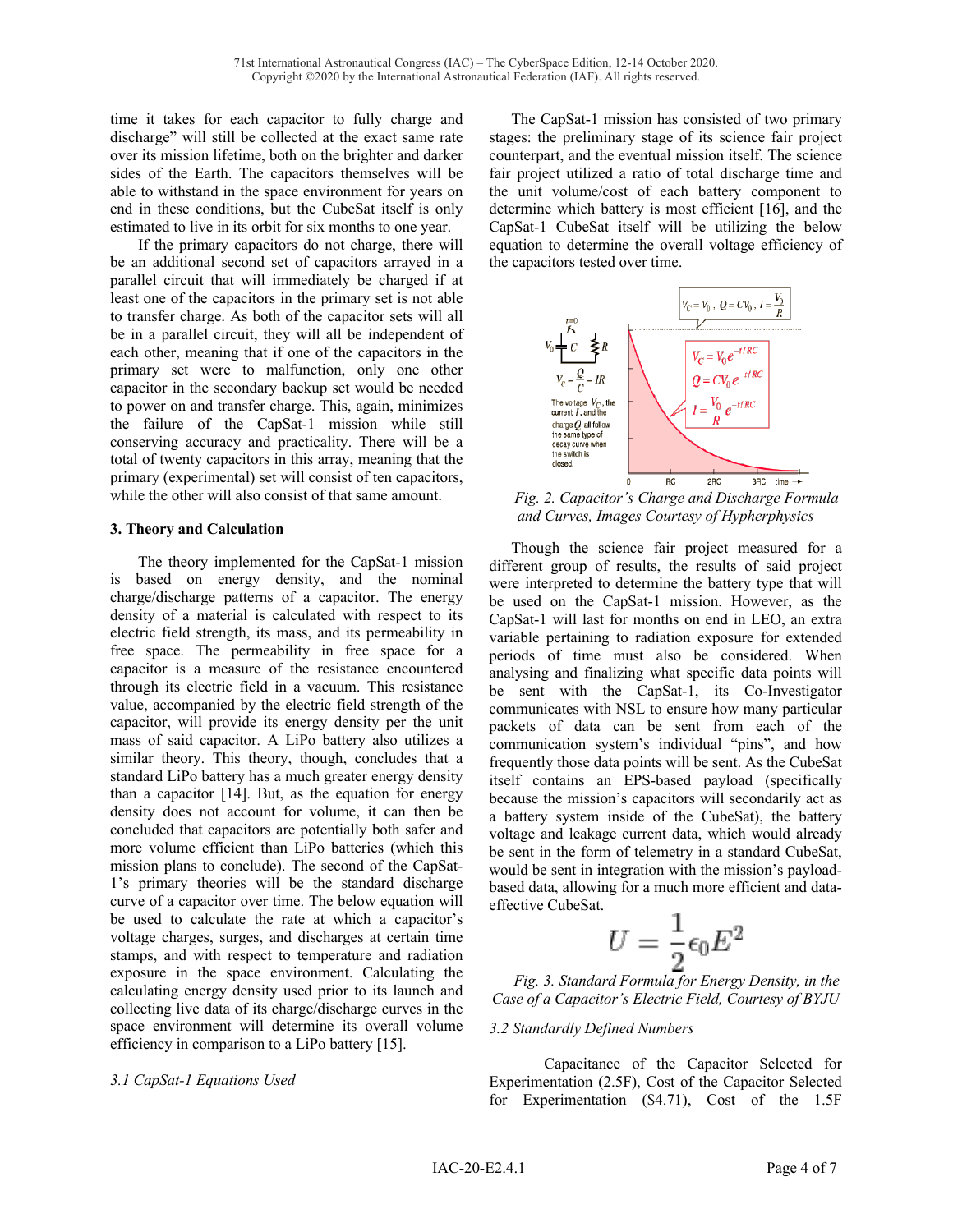Experimental Capacitor (\$4.16), Cost of the LiPo Control Battery (\$14.97), Volume of the Capacitor Selected for Experimentation (4.13cm<sup>3</sup>), Volume of the 1.5F Experimental Capacitor (3.78cm<sup>3</sup>), Volume of the LiPo Control Battery (19.96cm<sup>3</sup>),

## **4. Results**

Table 1. Average Voltage Efficiency of Major Energy Storage Components

| Average                         | 1.5F      | 2.5F      | Li-Ion    |
|---------------------------------|-----------|-----------|-----------|
|                                 | Capacitor | Capacitor | Polymer   |
|                                 | [17]      | [18]      | Battery   |
|                                 |           |           | (control) |
| Charge<br>Time (min)            | 3.92      | 6.37      | 21.26     |
| Discharge<br>Time (min)         | 3.87      | 4.43      | N/A       |
| Dis/V<br>(Min/cm <sup>3</sup> ) | 1.025     | 1.073     | 1.065     |
| Dis/C<br>$(Min/\$)$             | 0.69      | .94       | 1.42      |

## *4.1: Preliminary Results*

The two primary sets of results in correlation to the CapSat-1 mission are pre-concluded and predetermined results from its accompanying science fair project, and the actual expected results of the mission itself. The originating science fair project measured the efficiency of three battery types: a 2.5- Farad capacitor, a 1.5-Farad capacitor, and a LiPo battery (as a control). The project concluded the total charge and discharge time for each battery at six different temperatures within the confines of a thermal incubator (10 $\rm{^{\circ}C}$ , 20 $\rm{^{\circ}C}$ , 30 $\rm{^{\circ}C}$ , 40 $\rm{^{\circ}C}$ , 50 $\rm{^{\circ}C}$ , and 60 $\rm{^{\circ}C}$ ), as an increased time can result in a greater efficiency and greater voltage output. This value of discharge time was divided by volume to form a ratio, to conclude how efficient each battery was per unit volume. From this, it was concluded that the 2.5-Farad capacitor was actually most voltage-efficient per its individual volume. From that project, it was concluded that the 2.5-Farad capacitors will be utilized on the CapSat-1 mission itself.

The student researcher also determined a power efficiency per the unit COTS product cost of each battery tested through this experiment. This, surprisingly, helped the researcher come to the conclusion that the LiPo batteries were most costefficient out of all three batteries tested, but that the 2.5- Farad capacitor was not significantly less efficient as the student researcher presumed.



*Figure 4. 2.5F (top) and 1.5F (bottom) Capacitors' Discharge Curves at 10°C, Samer Elhoushy <sup>b</sup>*

# *4.2: Expected Results*

The second set of results throughout the entirety of the CapSat-1's development lies in the actual expected results of the mission itself when it is eventually launched and deployed into a LEO. As the mission will be detecting the peaks and troughs of its capacitors' charge and discharge cycles respectively, it will be measuring not only total voltage across the parallel array of capacitors, but the total net and leakage currents throughout the system, and the total time that it takes for the capacitors to charge and discharge as a function of both time and radiation exposure/temperature.

It is likely that the lifetime of the mission's capacitors will surpass that of the CubeSat mission itself, as the radiation-tested 2.5-Farad capacitors have been marketed to withstand approximately 500,000 charge and discharge cycles. This value, as concluded through the CapSat-1's original science fair-based experimentation, would amount to a total estimated lifetime of nearly one year from all twenty capacitors used in the CapSat-1 mission. With that being the expected payload lifetime of the CapSat-1, it will also be expected that the peak voltage of the capacitors themselves will decrease proportionately over time with respect to an increased radiation exposure over time in orbit. It will be expected that this voltage efficiency value will be inverse-proportional with both radiation exposure and temperature extremes reached in the space environment.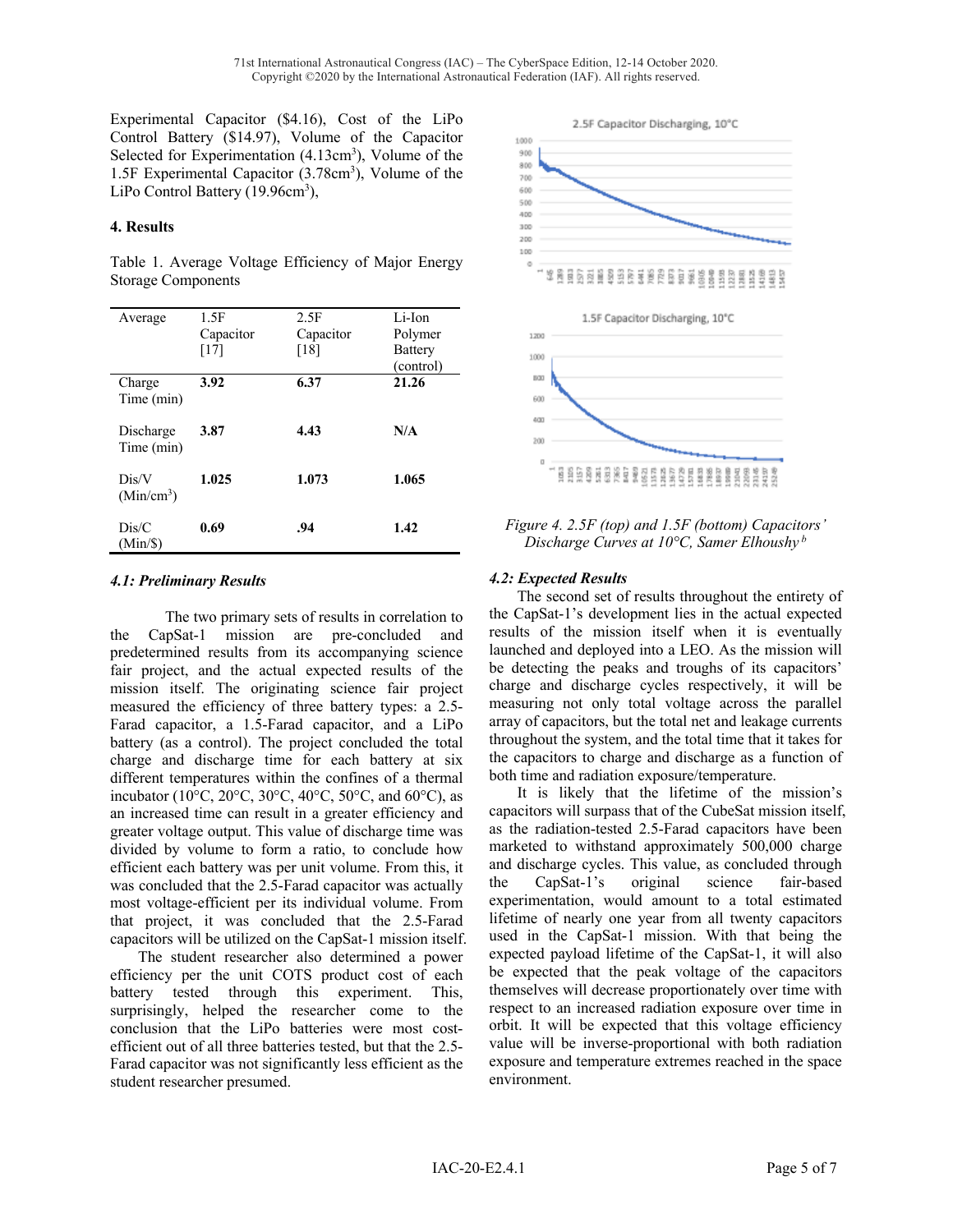## **5. Discussion**

The CapSat-1 CubeSat in it of itself will not be entirely dependent on capacitors as a primary power source throughout experimentation. Though the original mission's procedures involved the EPS of the CubeSat being primarily and solely powered by the capacitor payload, it was concluded that a LiPo battery-based power system would accompany its payload by supplying a primary source of power to the capacitors. With that, the capacitors would then transfer that power throughout the rest of the CubeSat. This will still allow the data collected from the experiment to be entirely gathered by the payload alone, while minimizing the risk of the capacitors themselves not being able to power on upon deployment. This was concluded in spite of the original plan was for the capacitors to be solely power by the CapsSat-1's solar panels, which increases the risk of the mission powering up altogether.



*Fig. 5. 2.5F Capacitor used in Experimentation, Image Courtesy Maxwell Technologies*

Additionally to the mission's two sets of 10 parallel capacitors, there will be an internal system connected to the EPS of the CubeSat (that is licensed by NSL Inc.) known as the Blackbox system. This system, similarly to the Blackbox found on an aircraft, would transmit telemetry data back to Globalstar's communications network if the CapSat-1 were to abruptly fail in orbit (if even the backup set of capacitors are unable to transmit power). The two sets of capacitors will be held within the CapSat-1 1U formfactor with two separate parallel circuit arrays, and each set will allow current to flow based on the previous individual capacitor charging and discharging (as it is a parallel circuit, one of the capacitors in each set could fail, but each of the other nine capacitors in the set will still function nominally).

## **6. Conclusions**

In summary, the goal of the CapSat-1 mission is to shift the near and distant future of a CubeSat-based EPS market to a more efficient, safe, more durable, and more volume-conservative and less intrusive power system. Two out of three of the hypotheses that the student researcher proposed in the initial science fair experimentation were nullified. This provided insight into the future of the CubeSat's EPS component. If one wanted to consider volume over cost and voltage output, then the 2.5F capacitors, if there are enough of them within a CubeSat, could theoretically compare to lithium-ion polymer batteries in the space environment. There are many variables to consider when finding the best EPS component, but capacitors do serve as a viable option, and this was proven through experimentation in a simulated space environment.



## *Fig. 6. Chart Showing Dis/V Ratios of Each Battery Model in Preliminary Testing, Samer Elhoushy <sup>b</sup>*

Though the original charge and discharge time values for each capacitor were much lower than the LiPo battery's charge time by a factor of approximately 7, the volume of said capacitors are proportionately smaller than a LiPo battery. Accounting for this, the Dis/V unit volume efficiency of the 2.5F capacitors is minutely higher than the LiPo battery's Dis/V ratio on average over each temperature level. This then validates the above statement that, if a larger number of these 2.5F capacitors were to be fit within a 1U CubeSat form factor, it could match and potentially even supersede the volume efficiency of the EPS status quo.

From the results of this science fair experiment, the student researcher not only concluded the specific capacitor type that will be utilized within the CapSat-1 mission upon its deployment in LEO but uncovered the expected data and results upon its launch in LEO. The goal of the experiment is three-fold: to technologically validate a novel capacitor-based EPS technology that could potentially grow the demand for CubeSats being launched, to revitalize the CubeSat market industrially,